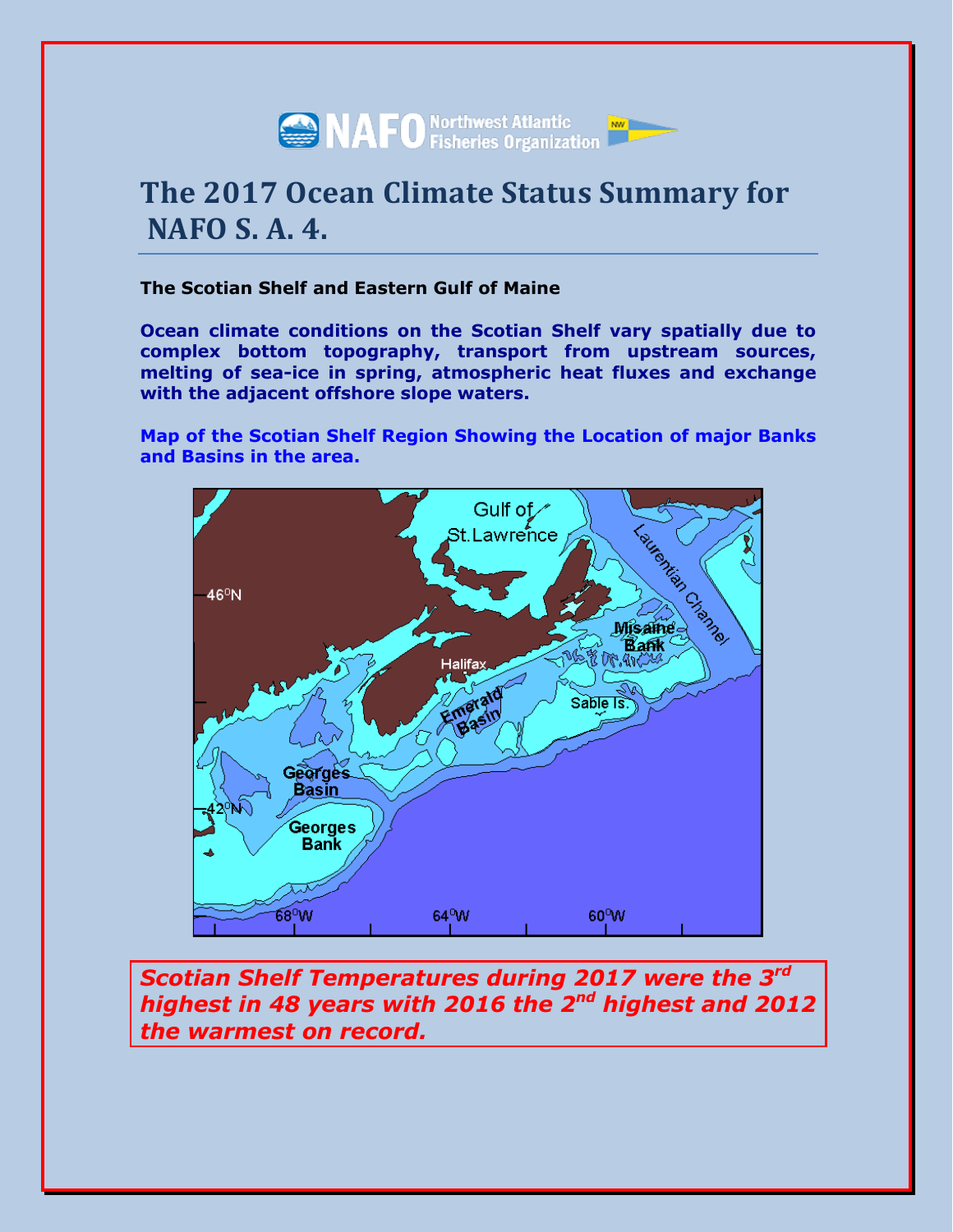**The locations of standard sections (Red lines) and fixed monitoring sites (white circles) on the Scotian Shelf in Sub-area 4. The black dots are air temperature monitoring sites.**



*The inset shows the general circulation in the region.*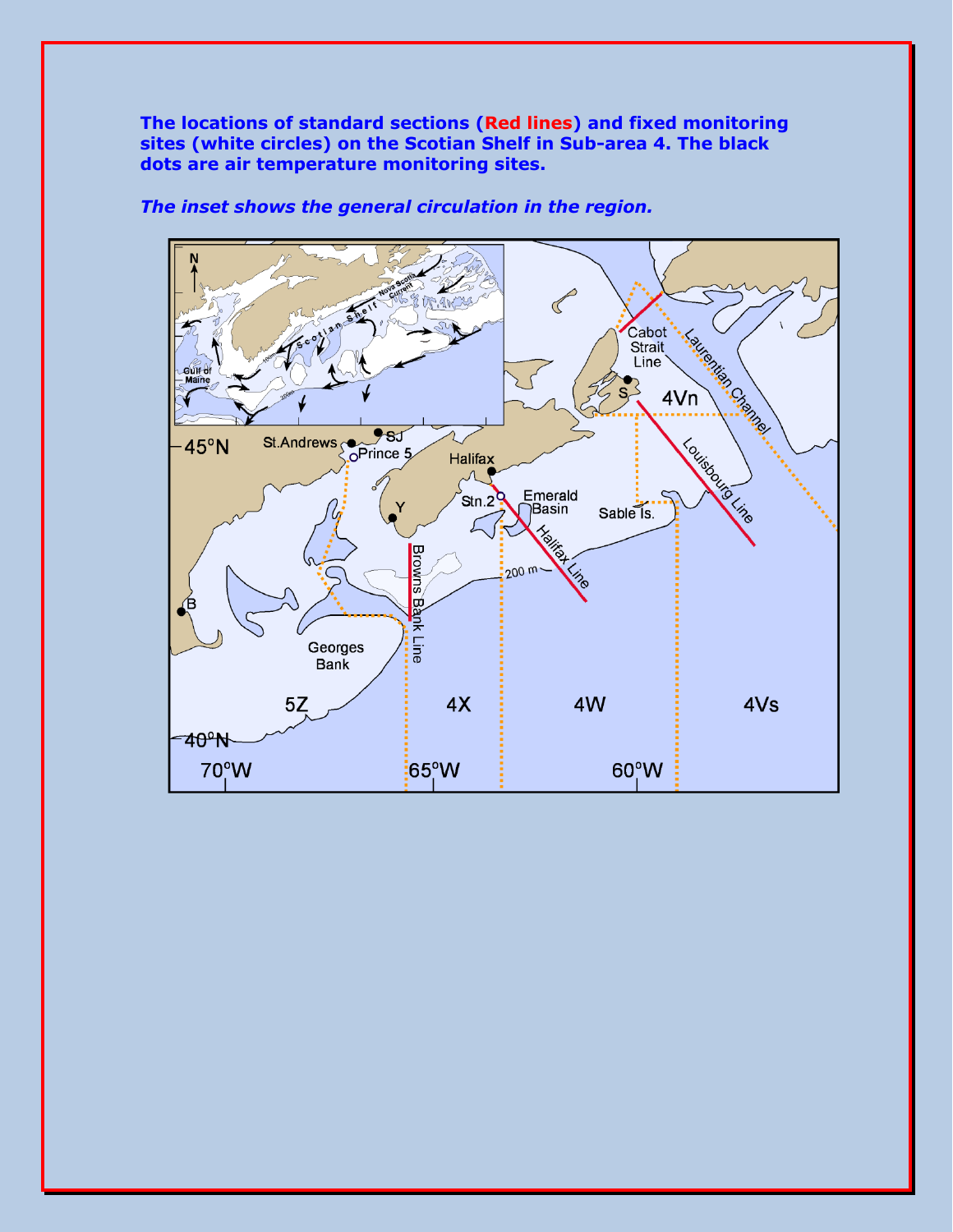# **LONG-TERM TEMPERATURE TRENDS**

**The cold waters on the northeastern Scotian Shelf at Misaine Bank during the 1990s gradually warmed to above normal temperatures by the end of the decade.**

**Temperatures returned to below normal values in 2003 but have been increasing in recent years, reaching the 2nd highest on record in 2012. In 2017, temperatures remained above the long term average by 0.4°C.**



**The RED line represents the 5-Year Trend.**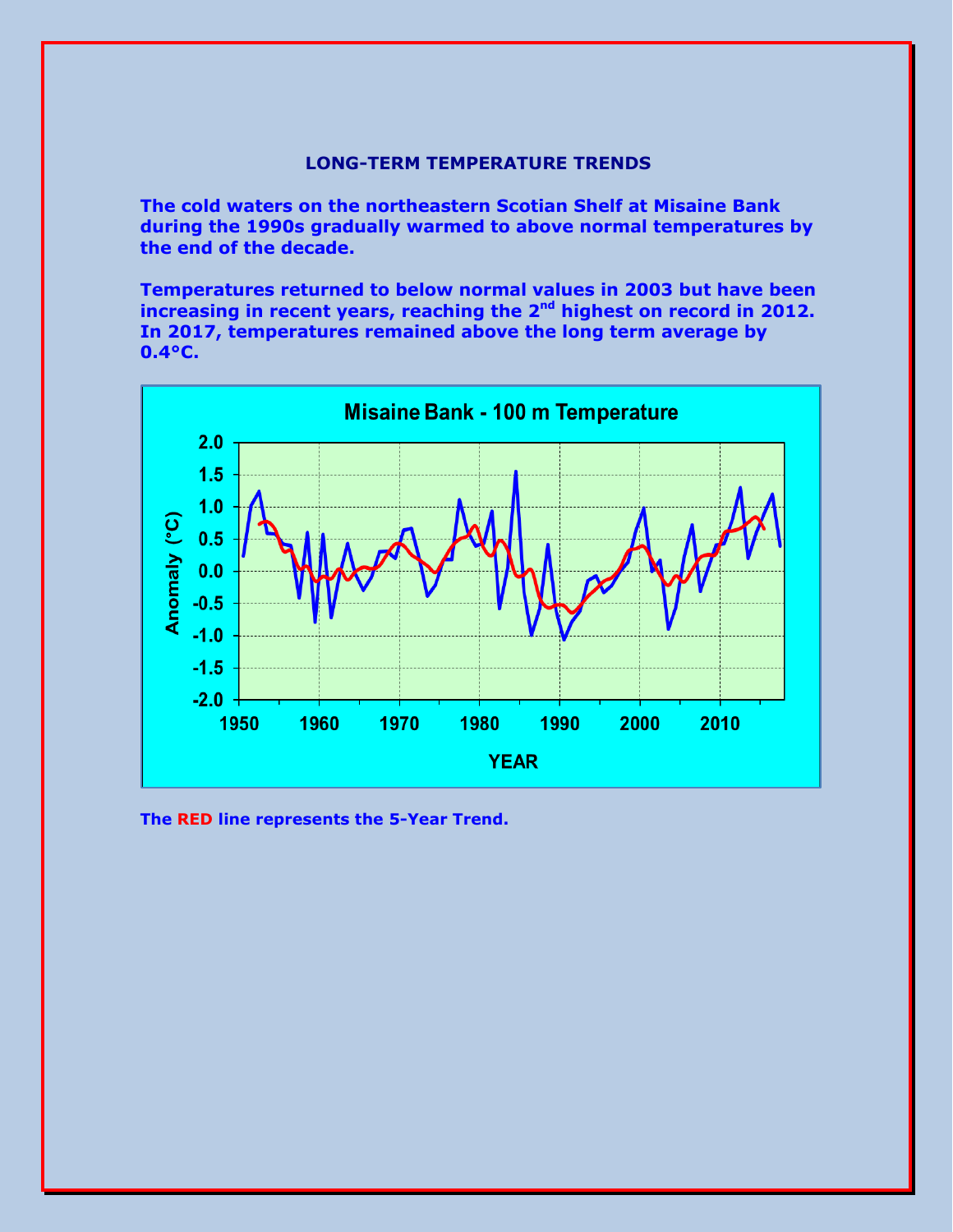## **LONG-TERM TEMPERATURE TRENDS**

**Temperatures in Emerald Basin are mainly influenced by offshore Slope Waters.**

**Conditions were slightly above normal from 2000-2006 after a cold anomaly in 1998 and 1999 but returned to below normal conditions during 2007-2009.**

**In recent years temperatures continued to increase reaching a record high in 2016 at 1.6 <sup>o</sup>C above normal and remaining at +1.5<sup>o</sup>C above normal in 2017.**



**The RED line represents the 5-Year Trend.**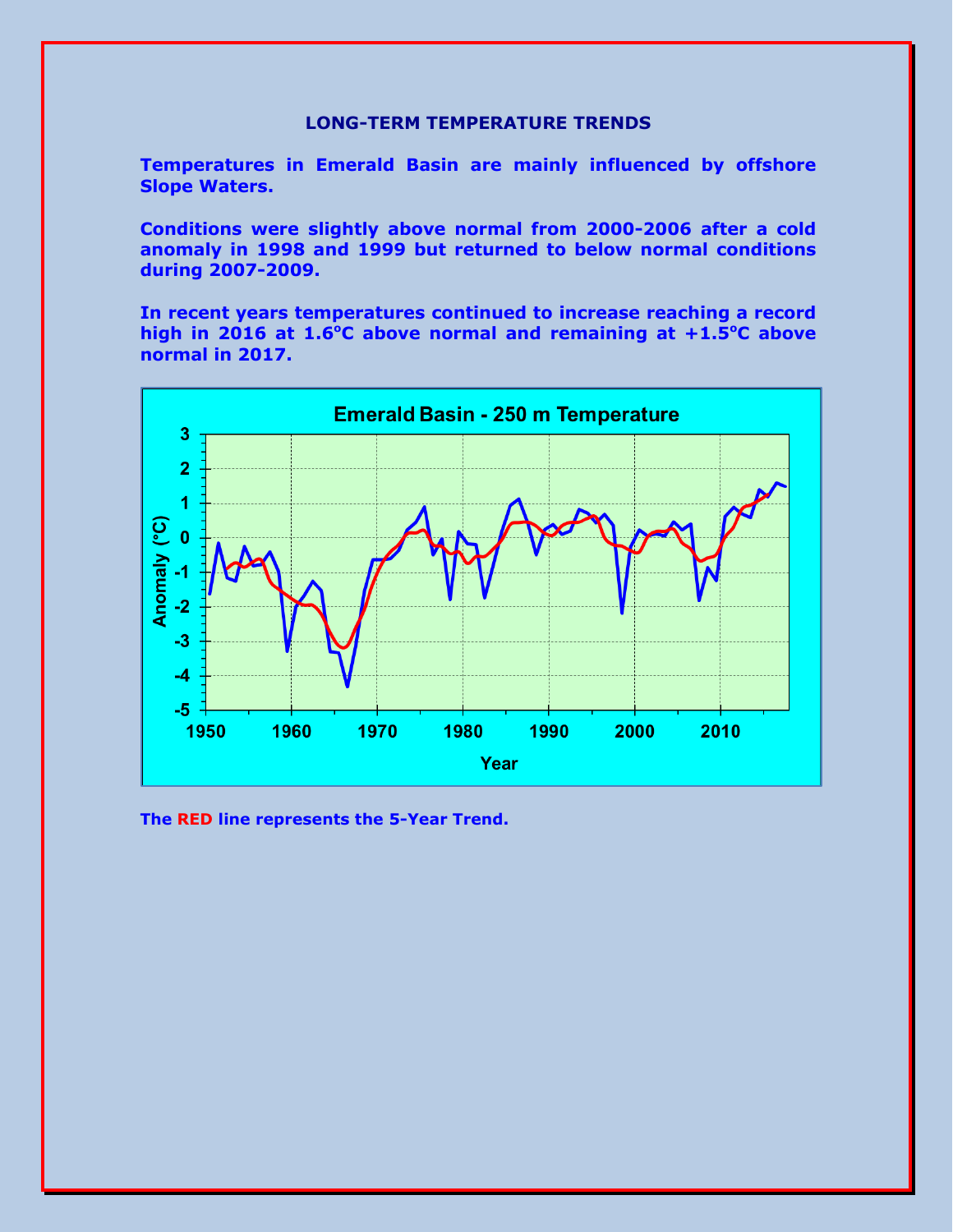**The colder waters on the NE Scotian Shelf are due to outflow from the Gulf of St. Lawrence, while the warmer waters in Emerald Basin to the south are from the penetration of offshore slope waters.**

Bottom temperatures ranged from an average of 4.6°C in NAFO **Division 4Vs to 8.8<sup>o</sup>C in 4X during 2017.**

Anomalies were mostly above normal with values reaching 2°-3°C **above normal in some areas, particularly in Div. 4X and offshore in 4Vs.**

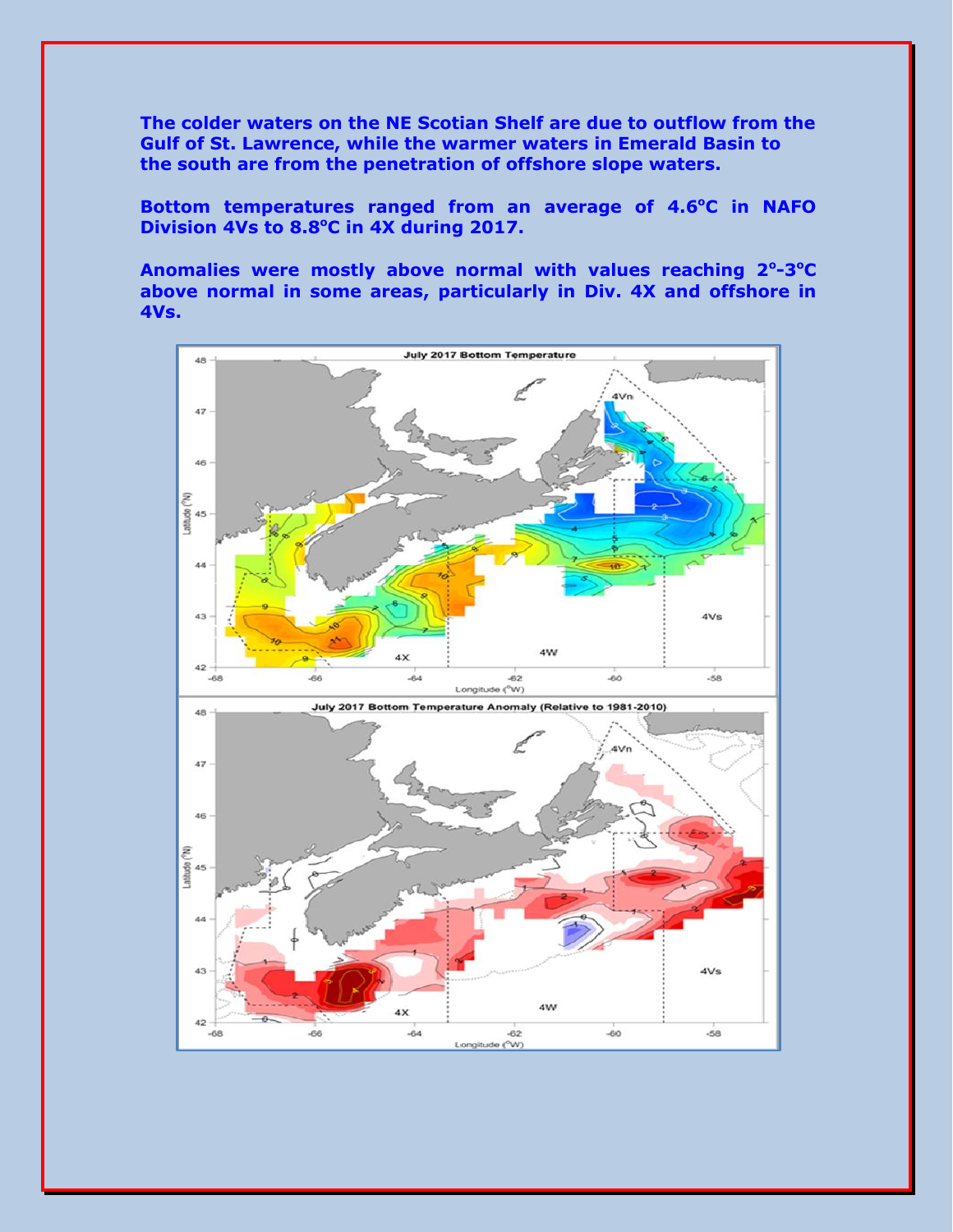#### **BOTTOM TEMPERATURE TRENDS**

**In 2017, summer bottom temperature anomalies for NAFO areas 4Vn, 4Vs, 4W and 4X were 0.7°C (+1.6 SD), 1.3°C (+1.9 SD), 0.8°C (+1.1 SD) and 1.6°C (+2.2 SD) above normal, respectively.**

**In 2017, 4Vn was the 4th warmest year, 4Vs was 5th warmest and 4X was the 4th warmest year.**



*Bottom temperatures in Subarea 4 are monitored during the DFO July multi-species survey on the Scotian Shelf.*